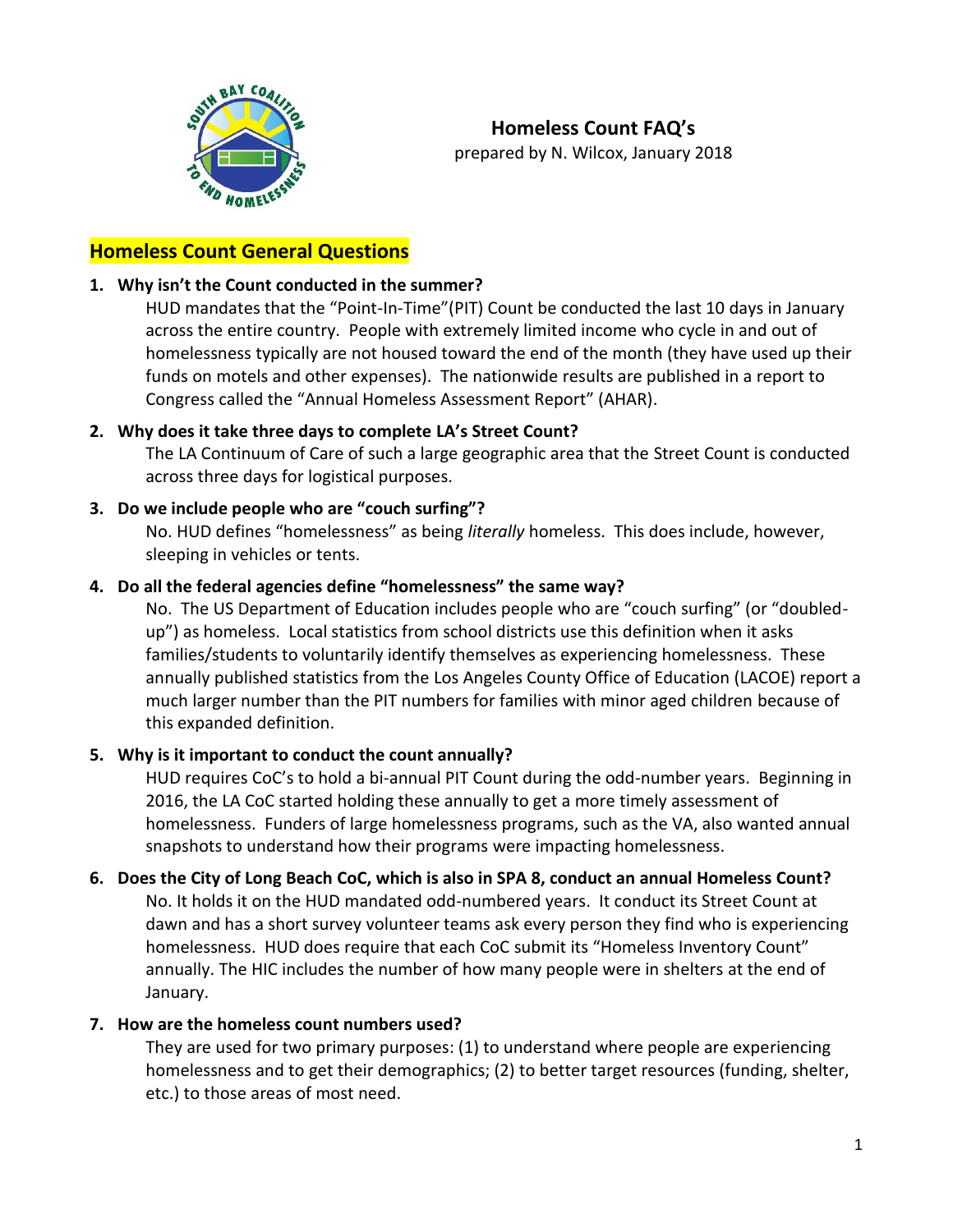## **8. When will the LA CoC results be published?**

The Los Angeles Homeless Services Authority (LAHSA) is responsible for conducting and then reporting the Count statistics to HUD. HUD generally has a due date of late spring (in 2017, it was early May), though historically this used to be later. LAHSA releases the Homeless Count data is two waves: (1) right after the HUD submission, with the overall County, CoC, Supervisorial Districts, City of Los Angeles Council Districts, and SPA-level findings; (2) generally in June/July, with the independent city level statistics (sometimes called the "Opt-In" reports).

## **9. Why does it take so long?**

The demographic information gathered for the LA CoC is quite extensive so the analysis takes time to process and verify. LAHSA uses an academic consultant that helps to generate these statistics. Starting with the 2017 Count, USC has had this contract (previously it was performed by the University of North Carolina). Many different views of the homeless population are published by LAHSA throughout the remaining year as well. For the 2017 Count, separate reports on Veterans, women, youth, families, and those who are chronically homeless were created (they are posted on LAHSA's website).

# **LA CoC's Street Count**

## **1. Why is the LA CoC's Count conducted at night (except for SPA 1)?**

The methodology LAHSA uses is to count the unsheltered when they are bedding down for the night. Those experiencing homelessness are more mobile during the daytime and might be counted twice. This is especially true of people living in their vehicles.

## **2. Is the Count postponed if it is raining?**

No. We count regardless of the weather.

# **3. Do some cities conduct "sweeps" so their Count number will be lower?**

We ask cities to not conduct cleanup sweeps prior to the Count because we want an accurate number of people who are experiencing homelessness in the region. These sweeps just displace people a short distance from where they generally reside. Other organizations that have specialized jurisdiction, like Caltrans, are also asked to refrain from these types of activities.

## **4. Is it common to see families during the Street Count? Why or why not?**

No, finding a family with minor aged children is a rarity across the entire County. Many parents fear their children will be taken away from them if found so they generally remain quite hidden during the Street Count.

# **5. How about youths? Why or why not?**

Youths are difficult to identify because they blend in so well with the community. While there is a category of Youth ages 18-24 on the Street Count Tally Sheet, it is also challenging to confirm the age of young adults since we are asked to keep a respectful distance from people we encounter that night who are experiencing homelessness.

## **6. How come we don't talk to people experiencing homelessness that we find during the Street Count?**

This is part of LAHSA's LA CoC methodology.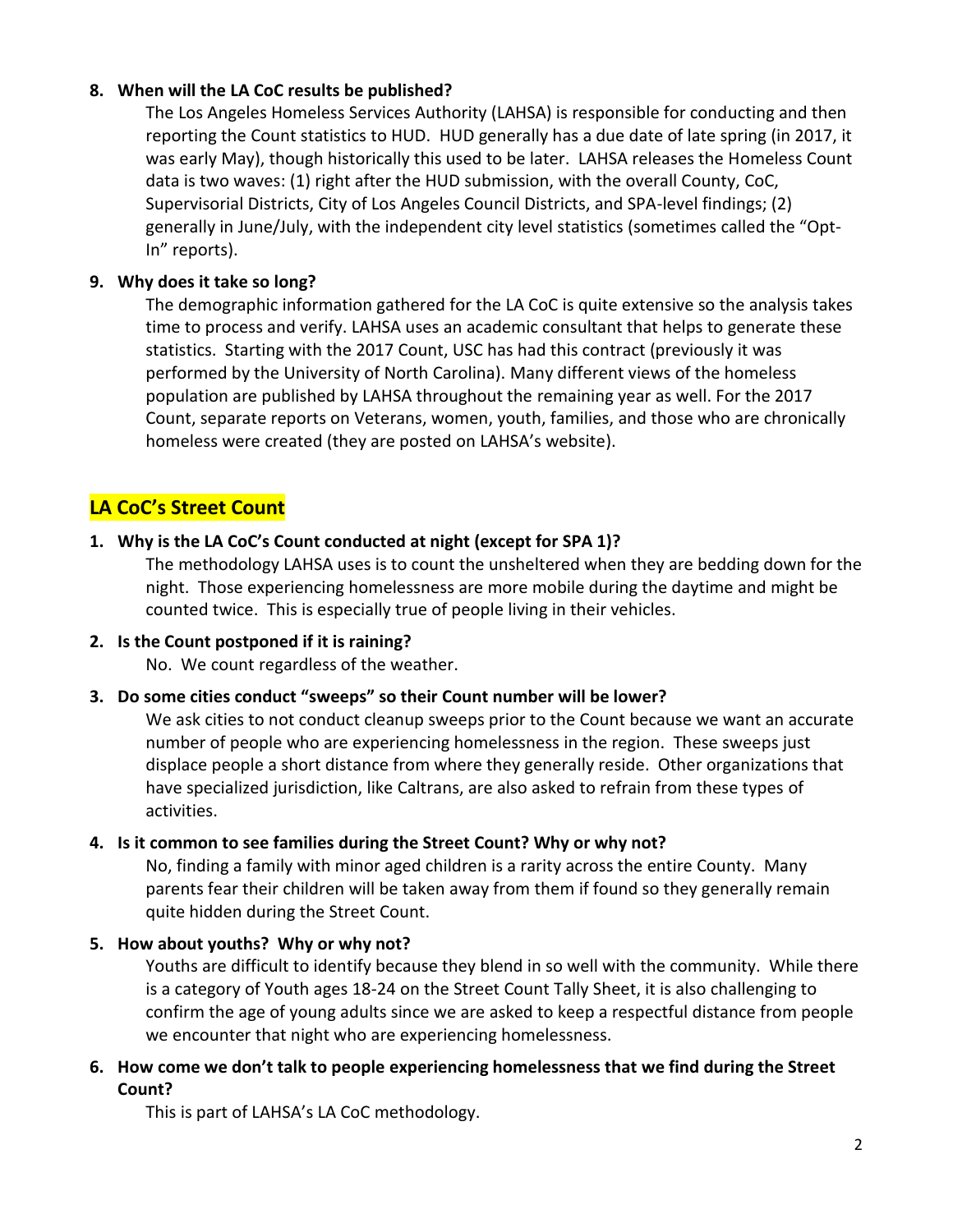### **7. How does LAHSA figure out the detailed demographics since we don't talk to them?**

LAHSA conducts a separate "Demographic Survey" component to get this information. USC assists with the extrapolation to determine the individual demographics such as age, gender, race, Veteran status, disabling condition, fleeing domestic violence, etc.

**8. How many SPA 8 road miles will be covered during the Street Count?** Over 4,500.

## **Homelessness in LA**

### **1. What type of services are available for people who are experiencing homelessness?**

There are several services including: street outreach and access centers, emergency shelter, "bridge" housing for those waiting to move into permanent housing, permanent housing, case management, and housing retention. Many of these are specialized by population, such as for individuals, families with minors, transitional age youth (typically ages 18-14), Veterans, domestic violence survivors, those with mental illness, etc. With the recent passage of Measure H, there is even more funding for these services.

### **2. Why don't some people accept our services?**

There can be many reasons for this. Sometimes there is a distrust that creates a barrier. Mental illness, along with unresolved past traumatic events, can make it difficult for people to accept services. There are, unfortunately, a lack of some services in the South Bay such as emergency (or "Crisis") housing; many are unwilling to get shelter in other SPAs, especially in Skid Row. Having pets can pose unique challenges.

### **3. Did homelessness go up or down between 2016 and 2017 in the LA CoC?**

Homelessness went up by 23%, from 46,874 to 57,794. Unsheltered prevalence remained unchanged from '16 to '17 (74% of total homelessness), but increased from 34,701 to 42,828.

## **4. What are some of the reasons homelessness rose in LA?**

Many feel people are getting priced out of the housing market. About 25% spend >50% of their income on housing, and another 23% spend >30%. This is also reflects the shortage of affordable housing in LA. Wages are not keeping up with rental increases.

## **5. Why do so many people live in vehicles?**

In the LA CoC, the number who lived in vehicles from 2016 to 2017 rose by over 30%. This is probably reflective of the rise of rents across the county. People who live in vehicles typically have a steady income or savings, but not enough to move into an apartment (e.g.,  $1^{st}/$ last month's rent, security deposit). They often have a compromised credit history making it more difficult for a landlord to accept them.

# **South Bay Homelessness**

**1. How much did homelessness go up in the South Bay between 2016 and 2017 (without Long Beach)?**

It rose by 17%, from 3,663 to 4,282.

**2. Which has more homeless, SPA 8 or Skid Row?** The South Bay unsheltered population is 55^ larger than Skid Row's.